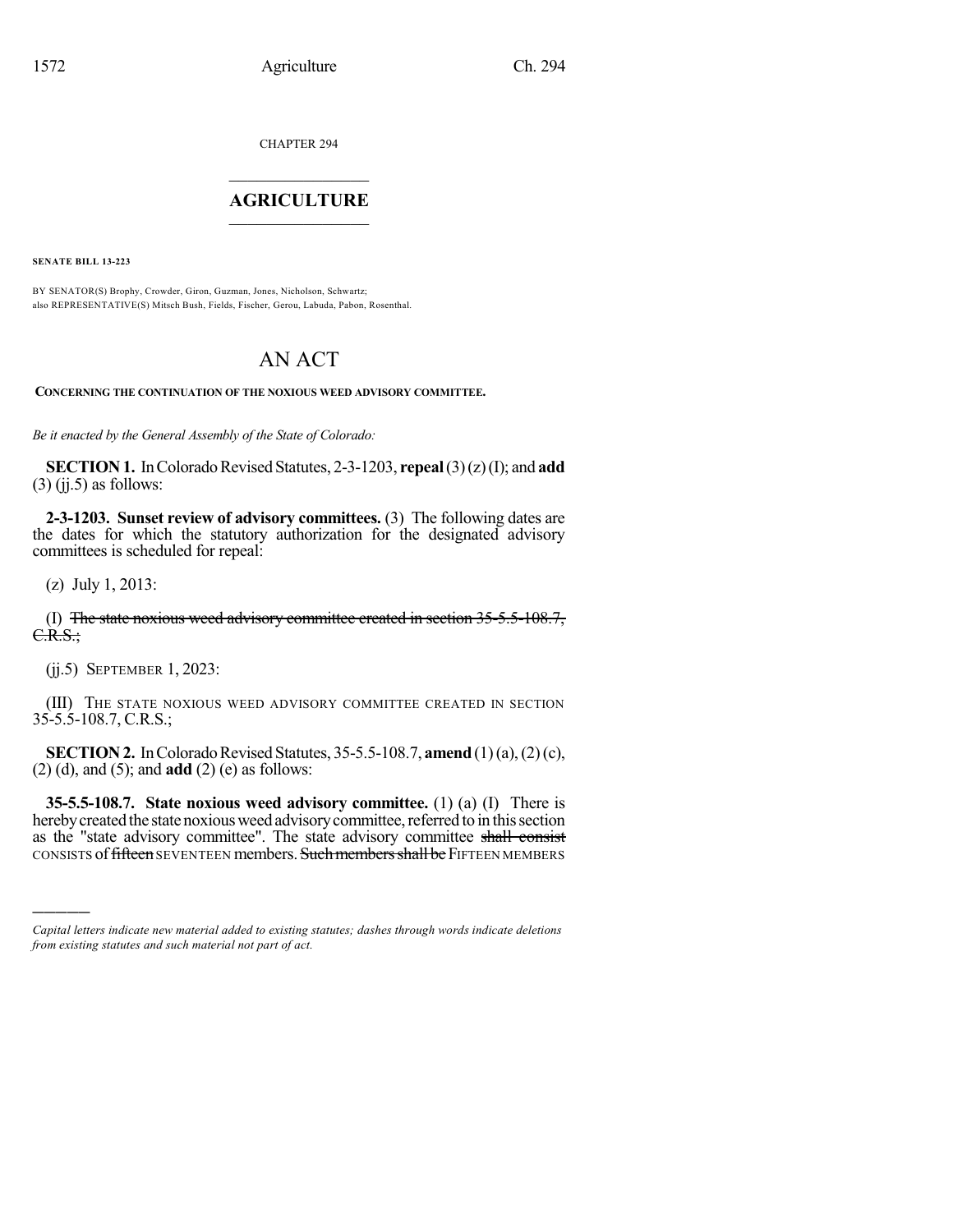ARE appointed by the commissioner and shall serve without per diem compensation or expenses. Of the fifteen members:

(A) At least one member shall represent REPRESENTS private and public landowners or land managers;

(B) At least two members shall represent weed management professionals from the federal, state, or local levels;

(C) At least one member shall represent REPRESENTS public or private weed scientists;

(D) At least two members shall represent local governing bodies;

(E) Four membersshall be MUST BE agricultural producers, as defined in section 35-1-102; and

(F) At least three members shall represent knowledgeable resource specialists or industries, including but not limited to, environmental organizations.

(II) THE REMAINING TWO MEMBERS ARE:

(A) ONE NONVOTING MEMBER WHO IS APPOINTED BY THE COLORADO DEPARTMENT OF TRANSPORTATION WITH THE APPROVAL OF THE COMMISSIONER; AND

(B) ONE NONVOTING MEMBER WHO IS APPOINTED BY THE DEPARTMENT OF NATURAL RESOURCES WITH THE APPROVAL OF THE COMMISSIONER.

(III) Representation on the state advisory committee shall MUST reflect the different geographic areas of the state equally, to the greatest extent possible. Members of the state advisory committee that represent the various stakeholders and regions shall solicit input from similar stakeholders within each member's area of expertise and region of the state. Members of the state advisory committee shall communicate the committee's recommendations to the region and stakeholders represented by each member.

(2) The state advisory committee shall make recommendations to the commissioner concerning the:

(c) Development and implementation of state weed management plans; and

(d) Prescribed techniques for eradication, containment, and suppression of state noxious weeds; AND

(e) MANAGEMENT OF NOXIOUS WEEDS ON SURFACE WATERS AND PUBLIC LANDS.

(5) This section is repealed, effective  $J_{\text{t}}$   $J_{\text{t}}$ ,  $2013$  SEPTEMBER 1, 2023. Prior to such THE repeal, the state noxious weed advisory committee shall be IS reviewed as provided for in UNDER section 2-3-1203, C.R.S.